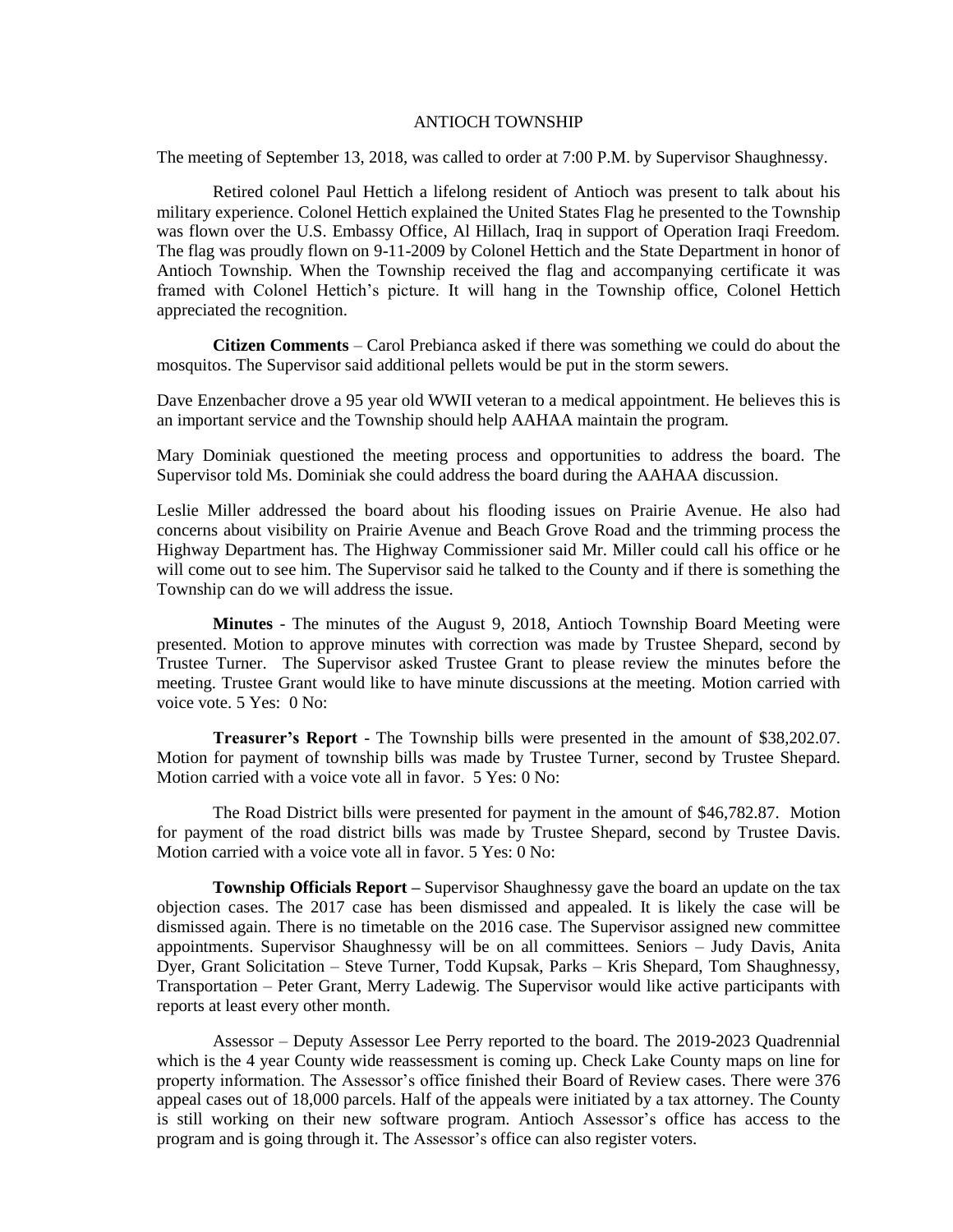Highway –The department is working on the last round of mowing. The project roads off Deep Lake Road have been pulverized. Edwards Road is still closed, all permits are in place. IDNR wants more paperwork, so far this process has taken 13 months.

Clerk – October 9, 2018 is the last day to register to vote at the Township office for the November 6, 2018 election. Early voting at the Township begins October 22, 2018. Hours are Monday through Friday 9am to 5pm, Saturday 9am to 2pm. Grace period registration is available during early voting. The Township will have flu shots available September 25, 2018 from 3:30pm to 5:30pm and on September 26, 2018 from 11:00am to 1:00 pm.

**Old Business -** Seniors Services – September 12 the seniors went to Drury Lane. In October we will visit Marriott Theater to see Sweet Charity.

Grants **-** Todd Kupsak has reactivated the Township Sam Gov and GAT accounts.

Transportation Services **–** Merry Ladewig will be the Township mobility manager with AAHAA, Ride Lake County West and Central and the Tri Township bus. We are waiting for denial documentation so we can coordinate better. We want to provide for the needy, vets and handicap residents in the community. The Township van will have a new log in, log out record. Ms. Ladewig will keep records and keys.

Park Maintenance/Development – Osmond Park – Underbrush is being cleared at the park, the pond has been exposed, and we also have another pond to the east. Tom met with Waste Management, a driving range is a possible project for the upper portion of the park. Phase 3 will need new wet land mapping and engineering. This will be a joint discussion between the Township and the Village. The disk course is being redesigned as well as a bird viewing area and a butterfly sanctuary. A joint RFP for park maintenance will be issued by the Village and Township.

Thelen Park – None

**New Business** – A. Vote on Support of United Way of Lake County's 2-1-1 Service Launch with an Annual Amount of \$6,882.00 equal to \$.25 per Township Resident. Motion that the Township does not support United Way Lake County 2-1-1 Service was made by Trustee Shepard, second by Trustee Davis. Trustee Grant said that is a small amount to be part of a national effort. The Supervisor explained the funding is just not there for year one and even less for year two. The Township could be throwing money away. Trustee Shepard withdrew his motion. Trustee Grant made a motion that the Township support United Way Lake County 2-1-1 Service in the amount of \$6,882.00 second by Supervisor Shaughnessy. Motion failed with a roll call vote. 1 Yes: Grant 4 No: Shepard, Turner, Shaughnessy, Davis

B. Vote on the Purchase of a Subscription With ClearGov in the Annual Amount of \$2,500. Motion that the Township purchase an annual subscription with ClearGov in the amount of \$2500.00 was made by Trustee Shepard, second by Trustee Turner. Trustee Grant supports anything that supports transparency. Trustee Shepard would like a program that measures us against other equal units of government. Motion failed with a roll call vote. 1 Yes: Grant 4 No: Shepard, Turner, Shaughnessy, Davis

C. Vote to Continue AAHAA monthly Support of \$1,110.00 Through the End of Township Fiscal Year, 1/31/18. Total amount of \$6,660.00 which includes last month's amount of \$1,100.00 that was not approved by the board. Motion to continue AAHAA monthly support in the amount of \$1,110.00 through the end of the Township's fiscal year for a total of \$6,660.00 was made by Trustee Turner, second by Trustee Davis. Trustee Turner made the motion because he believes the Township has an obligation to finish the year. Motion carried with a roll call vote. 5 Yes: Grant, Davis, Shaughnessy, Turner, Shepard 0 No:

**Executive Session** - None